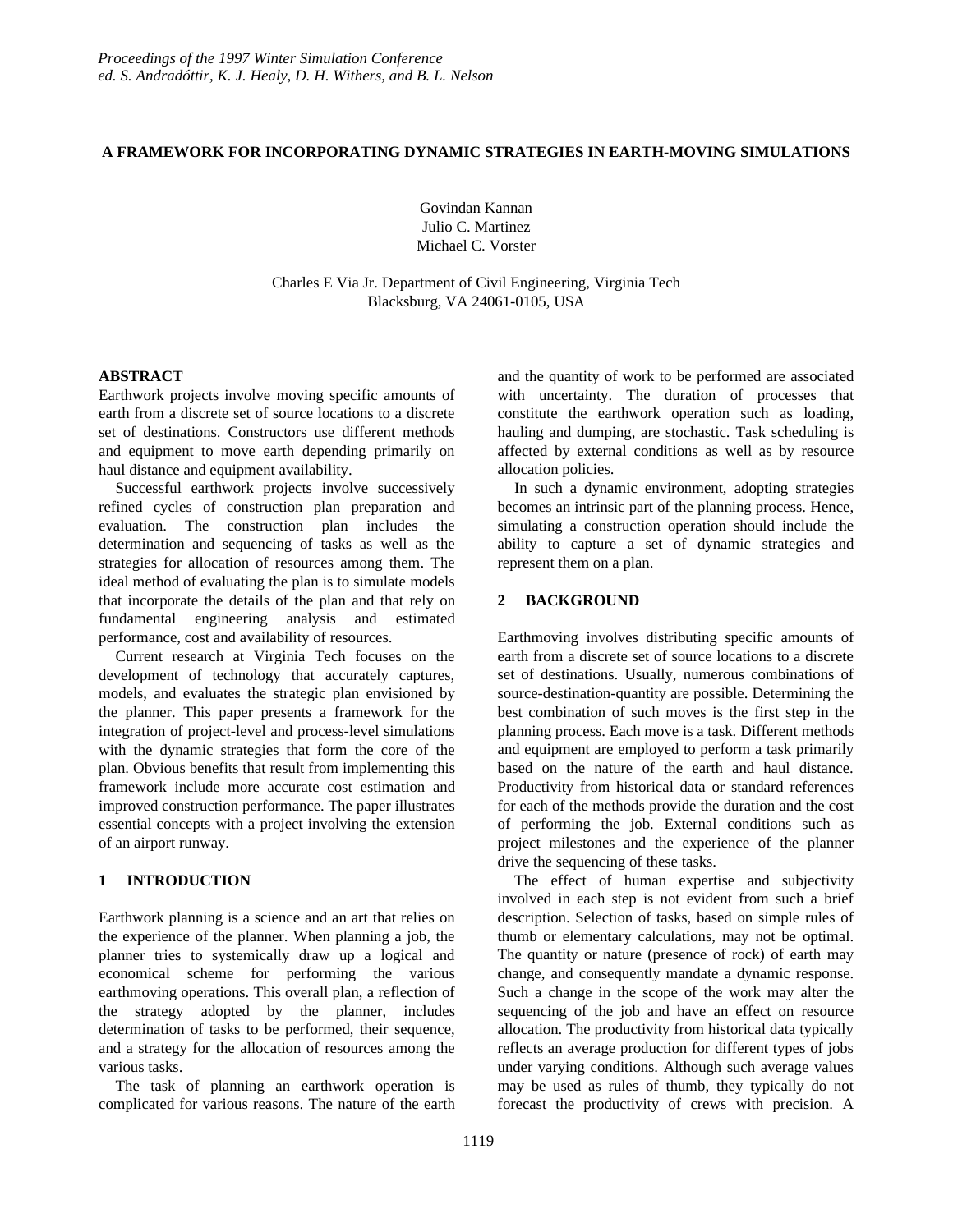change in the resource allocation policy may also have an impact on productivity. Simulating, and hence estimating, such a dynamically changing environment would benefit from incorporating dynamic strategies.

## **3 COMMON PRACTICES**

Planning and estimating an earthwork operation involves three steps: formulation, representation and evaluation of the plan. Formulation of the plan includes determining the right tasks, sequencing them, and selecting the appropriate equipment fleet. Representation includes a methodology to transfer the plan to a computer model. Evaluation involves actually performing the simulation of the model using a set of parameters and analyzing the performance measures.

Mass Haul Diagrams and Linear Programming models assist in determining the *set of tasks.* A mass haul diagram, a popular method with many contractors, depicts the movement of earth as a function of haul distance. A linear programming model determines an optimal way of moving the earth based on the unit cost of moving earth from each source to each destination. *Sequencing* depends on the resource availability, the experience of the planner, company culture and plain gut feeling. A Critical Path Method (CPM) network depicts the sequence between various tasks. A CPM network consists of both "hard" and "soft" constraints [Chan *et al* 1996]. Physical requirements and external conditions (project milestones) dictate hard constraints. Resource allocation strategies and the general approach of the planner reflect soft constraints. Required production, haul distances and nature of earth drive the *selection of equipment*. The above steps describe the formulation of the plan. Without computer-based simulation, evaluation of such a plan is a laborious or even impossible ordeal. An essential component of the framework presented here is an efficient methodology for plan representation and evaluation.

## **3.1 Background of Existing Tools**

Representing the plan is the most essential component of earthwork planning. CPM networks allow the planner to indicate the physical and logical relationships between tasks. CPM networks, however, exhibit the following limitations:

- a) They assume that precedence relationships are fixed and necessary (i.e., all predecessors must finish before the successor can start).
- b) They cannot model the interaction, sharing and movement of resources between tasks.
- c) They cannot capture the planner's strategies.

Resource sharing and dynamic decisions are essential in an environment fraught with uncertainty. To cope with this, some planners tend to add time to the expected duration of activities to accommodate for uncertainty. Others use tools such as Monte Carlo based simulation or GERT (Graphical Evaluation and Review Technique) [Moder *et al* 1983] to assist in the study of stochastic issues at the project-level.

Various simulation systems have addressed the stochastic nature of project-level construction activities and the interactions between them. CIPROS [Odeh 1992] and AP3 [Sawney and AbouRizk] incorporate process and project-level planning and thereby model the interaction between various processes and resources. These systems, however, do not model dynamic decisions and resource allocation strategies. DYNASTRAT [Morua Padilla 1986], on the other hand, incorporates dynamic strategies for the allocation of limited resources. It scans projects on a daily basis and allocates resources to activities according to the dynamic strategies that have been defined for the project. DYNASTRAT, however, does not actually represent activities with the underlying processes and therefore cannot capture the interaction between them.

## **4 PROBLEM STATEMENT**

The objectives of this framework are to formalize the earthwork planning process and to develop a methodology for plan representation and evaluation. Implicitly, the intent is to integrate process and projectlevel simulation and to model dynamic strategies. Consequently, this allows a planner to truly represent and communicate the envisioned plan for an earthmoving operation.

Partitioning the problem into three stages gives a better understanding.

1 **Capture the plan**: CPM is a well-established tool for expressing the plan at the project level. Nevertheless, it does not have the capability to clearly indicate both physical and resource precedences. Resource precedence is flexible while physical precedence is rigid. Consider the fragment of a CPM network shown in Figure 1. The planner wishes to indicate that Task C can start with a reduced number of resources (low productivity) as soon as either Task A or B finishes; or that Task C can start with all the resources it needs after Tasks A and B have both finished. A CPM network, however, is only capable of representing the latter. It would indicate that the resources of Task A (shorter) have to wait for the completion of Task B (longer) in order to start Task C. The situation is further complicated if the exact duration of the tasks is not available a priori. In reality, the site superintendent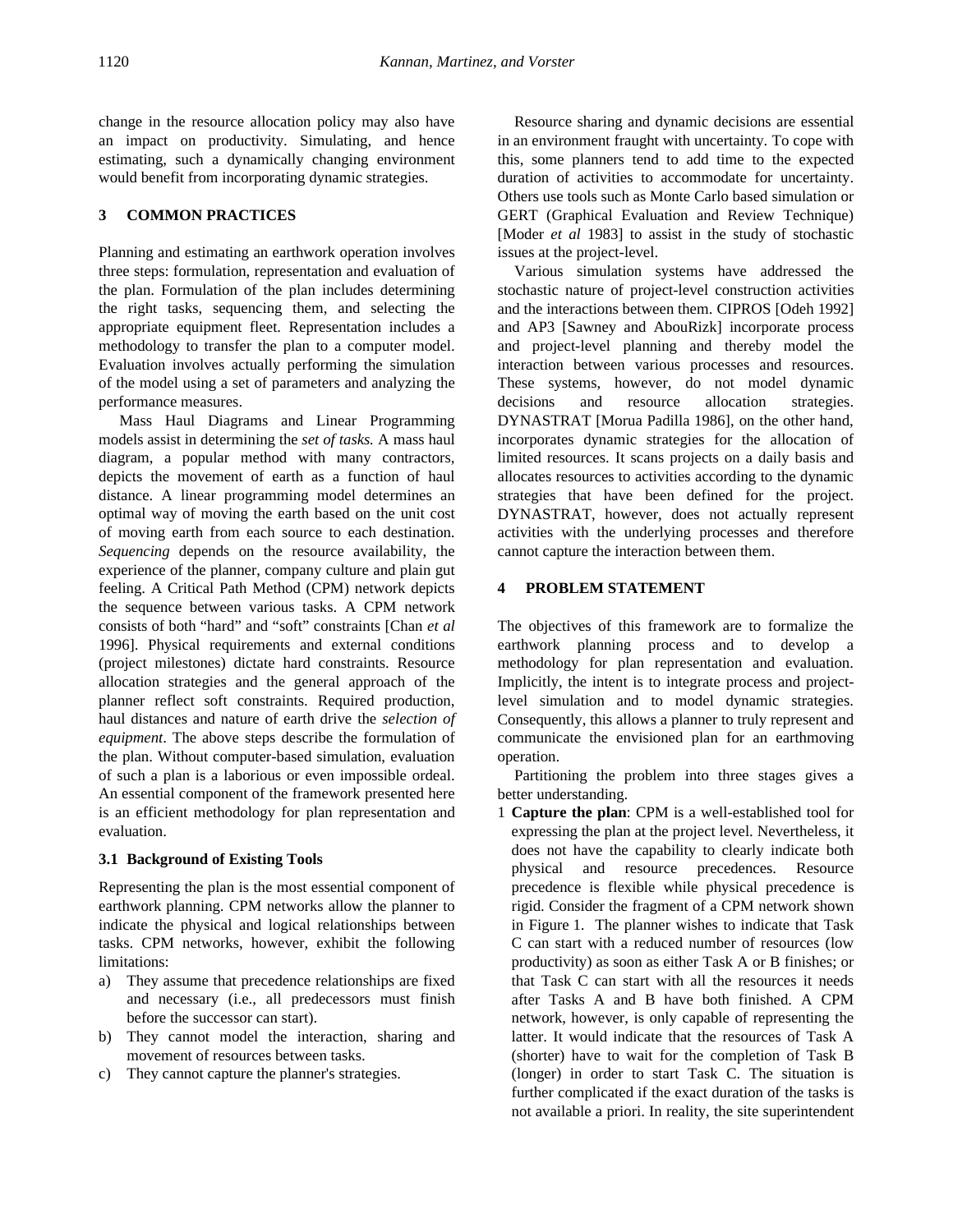

Figure 1: A Fragment of a CPM Network

has to decide between keeping Task A's resources idle and starting Task C with partial resources immediately after Task A is complete. A subsequent section of this paper contains a discussion of the strategies that correspond to such a scenario. This is a clear example of resource precedence not truly concurring with physical or logical precedence.

- 2 **Represent the plan**: CPM networks depict logical relationships through nodes and arrows. What is necessary is the adoption of a "CPM-like" representation that, in addition to using arrows to indicate physical relationship, employs some method to represent resource precedence. Provisions for representing contingencies or changed conditions should also be present.
- 3 **Evaluate the plan**: Once a plan has been represented, it must be modeled in a computer so that it can be simulated. For this purpose we use STROBOSCOPE [Martinez 1996] because it is the only construction simulation tool that has the capabilities required to



Figure 2: A Schematic Representation of the Problem

implement our methodology – it was specifically designed for the implementation of methodologies similar to the one presented here. More information about STROBOSCOPE is available at <http://strobos.ce.vt.edu.>Measures of performance resulting from the simulation such as cost, resource utilization and milestones achieved are used to evaluate a plan. On inspecting the evaluation, the planner may decide to modify one or more decisions or strategies conceived earlier. This iterative process continually refines the plan (Figure 2).

#### **5 CURRENT RESEARCH**

The success of a plan relies on determining the right tasks, allocating the right resources and reaching all project milestones in time. The right tasks are determined using linear programming techniques while resource allocation and production are studied using simulation.

#### **5.1 Linear Programming**

A special form of linear program, the transportation model, is ideal for optimizing the earth movements. The objective is to minimize the overall cost of moving earth. The limits of cuts and fills constitute the constraints. The output of the linear programming model indicates the set of tasks which, when performed, minimize cost. The output of the linear program does not include the sequence in which the tasks should be performed. This sequence has to be determined using external constraints and considering limited resource availability.

#### **5.2 Simulation**

The first step is to determine the construction method appropriate for the task, which includes defining the equipment fleet and their expected production -- a function of the expected haul distance. A quick simulation of standard fleets (scrapers and pushers, excavators and trucks) reveals the expected production and cost information. Note that it is not mandatory to use this standard fleet when simulating actual site conditions.

Earthmoving involves three types of work: loading, hauling and dumping. It is important to match the production of the loading equipment with the hauling units to maximize resource utilization. Ideally, the system should suggest to the planner a matched fleet based on haul distances. The planner then decides whether to accept the suggested fleet or to modify it. Human intervention should be present at every step – black-box approaches should be discouraged.

The next step is to create a simulation model based on actual site conditions. The details include information such as haul distance, speed limitations, soil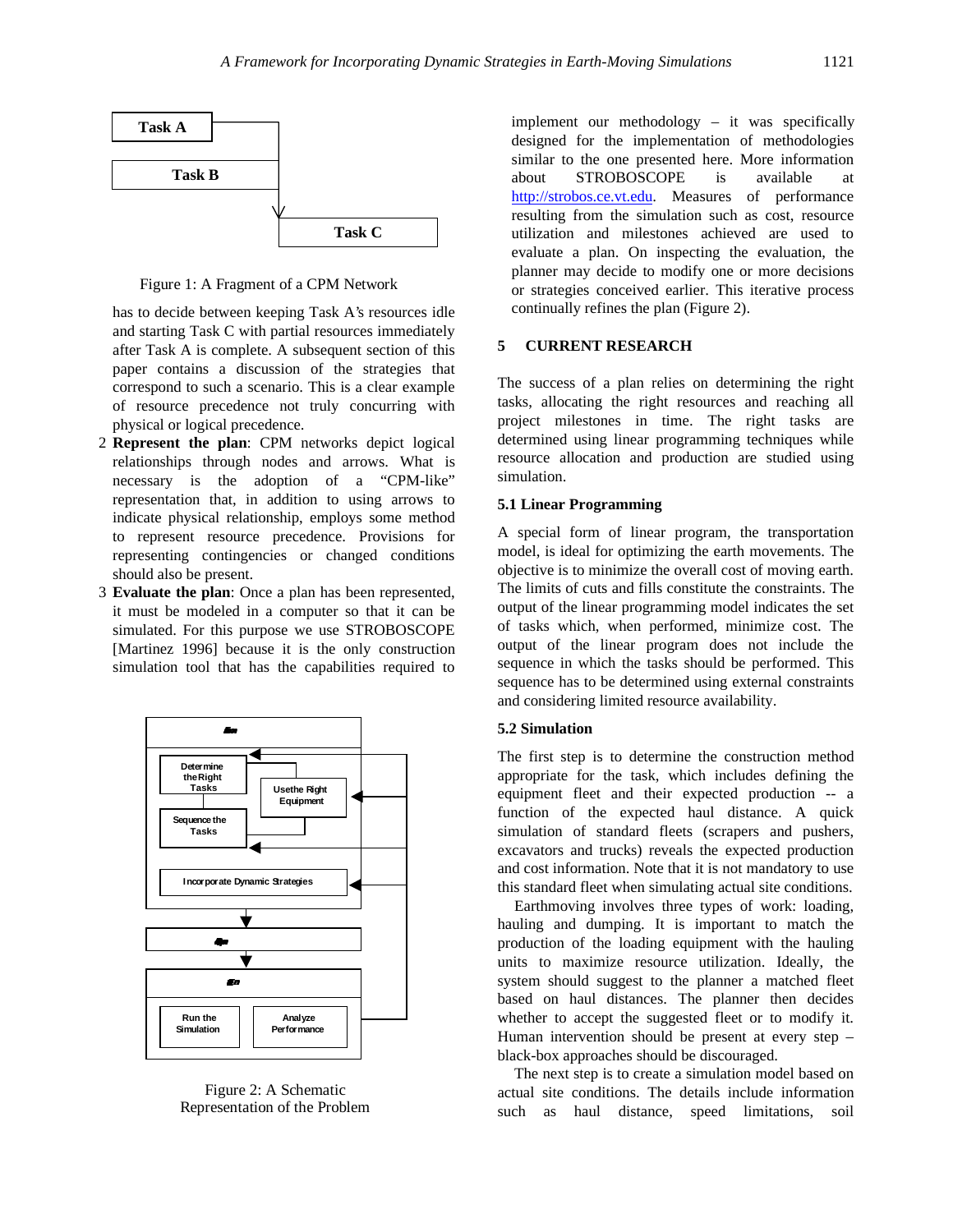characteristics and other constraints (e.g., road/rail crossings and one-way segments). The dynamic strategies indicated by the planner become part of the simulation code.

## **6 IMPLEMENTATION**

This section discusses how the framework is implemented. For this purpose, we will use as an example, a portion of the airport-runway extension described below and shown in Figure 3.

## **6.1 Project Description**

Federal regulations require that airport runways be free of obstructions for a certain distance from their centerline. The distance is a function of the largest size of aircraft that use the runway. The runway in this case study will be extended to receive larger aircraft. This requires paving 500 feet of runway on the northern end (the earthwork for this part had been done previously); the removal of four obstructions near the runway to meet requirements for minimum unobstructed distance from centerline; the relocation of a channel; and the earthwork for the extension of the runway on the south end (embankment).

The airport must remain operational during construction. Airport authorities have taken measures that give the contractor a 30-day window during which time the 500 feet of runway on the northern end must be paved. The contractor can use one of two routes to move earth from obstruction #1. The most economical route is around the runway. The other, much more expensive route, is around the buildings. The contractor can only use the economical route while the 500 feet of runway in the northern tip are out of service (i.e., during the first 30 days of construction). Any earth movement from obstruction #1 after the initial 30 days of construction must be through the more expensive route.

A physical constraint in this project is that the earth placed in the embankment should in no way obstruct or disturb the channel.

Total project duration must not exceed 140 days.

The portion of the CPM network shown in Figure 1 shows three of the initial tasks in this project. Task A is the removal of obstruction #1. Task B is the relocation of the channel. Task C is the removal of obstruction #2. The task for paving the 500 feet of runway in the north tip is not shown.

## **6.2 Formulating a Plan**

The optimal tasks are determined using a linear programming tool. Due to the 30-day time window, the contractor must begin work on the excavation of obstruction #1 at the outset of the project. In addition, the contractor has to start relocating the channel before placing substantial earth in the embankment. These constraints suggest that the planner should schedule both of these tasks simultaneously. This requires two crews. How the planner will handle the movement of resources as well as provide for contingencies, such as encountering rock, are the essential issues that will be discussed below.

#### **6.3 Dynamic Strategies**

A dynamic strategy in simulation is the ability to specify actions based on state variables. This is different from probabilistic branching in which one defines various alternatives at the startup, which remain constant throughout the simulation. This section explains some dynamic strategies that are appropriate for this project. *Sequencing tasks*

This strategy allows dynamic changes in the order of tasks as simulation proceeds through time. Consider Task A, which needs to be completed in 30 days. Also, assume that during the first 20 days only 50% of the work is completed due to reduced productivity. Based on the remaining work and the priority of this activity, the contractor can move resources from Task B to assist the resources in Task A in an attempt to complete the work on time.

Alternatively, sequencing can affect the resource allocation policy. Consider the same example. At the completion of Task A, a decision has to be made about its resources – should they remain idle until Task B is completed, or should they start to perform the subsequent task? Assume that the planner does not want to keep resources idle. In that case, two alternatives exist regarding the transfer of resources. The resources from Task A could be transferred to Task B so that it can be accelerated and completed earlier, or resources from Task A could be transferred to Task C, which would start with partial resources (Figure 4). Traditionally, the first alternative is termed as crashing because additional resources are used to speed up the activity. The second choice is more conservative and can be applied when the project is proceeding according to schedule and does not require hastening. This choice may also reflect the attitude of the planner - to allocate minimal resources to more activities and get them started.

Sequencing can also be viewed from the perspective of ease of operation. In the on-going example, consider that the planner intends to work on obstruction #3 ahead of obstruction #4. It is evident that without removal of obstruction #4, the operations may not be easy to handle. Constructing and maintaining a haul road may be difficult. The expected productivity may not be achieved. In such cases, the duration of tasks can be defined as a function of site conditions and work sequence.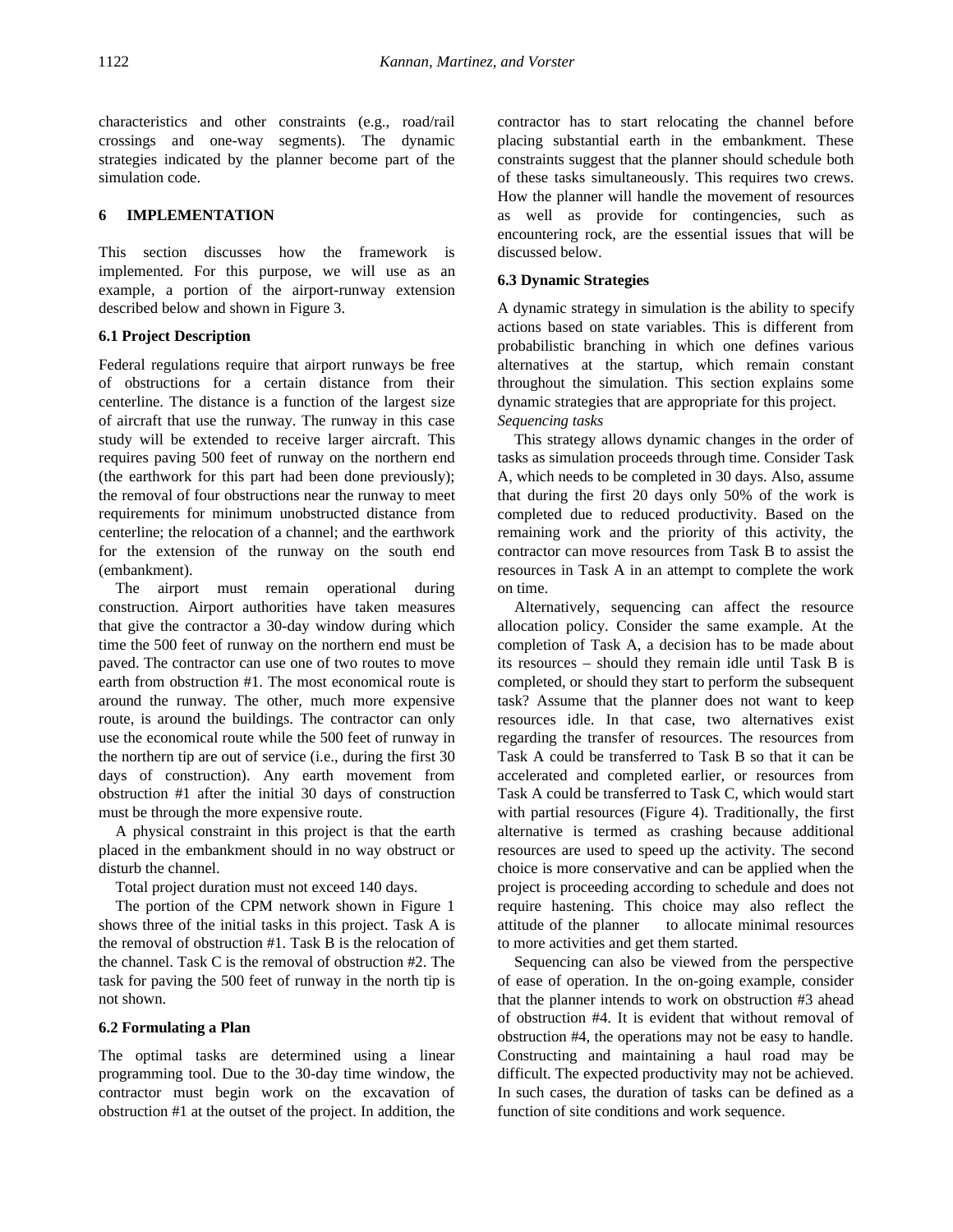

Figure 3: Layout of the Site

1123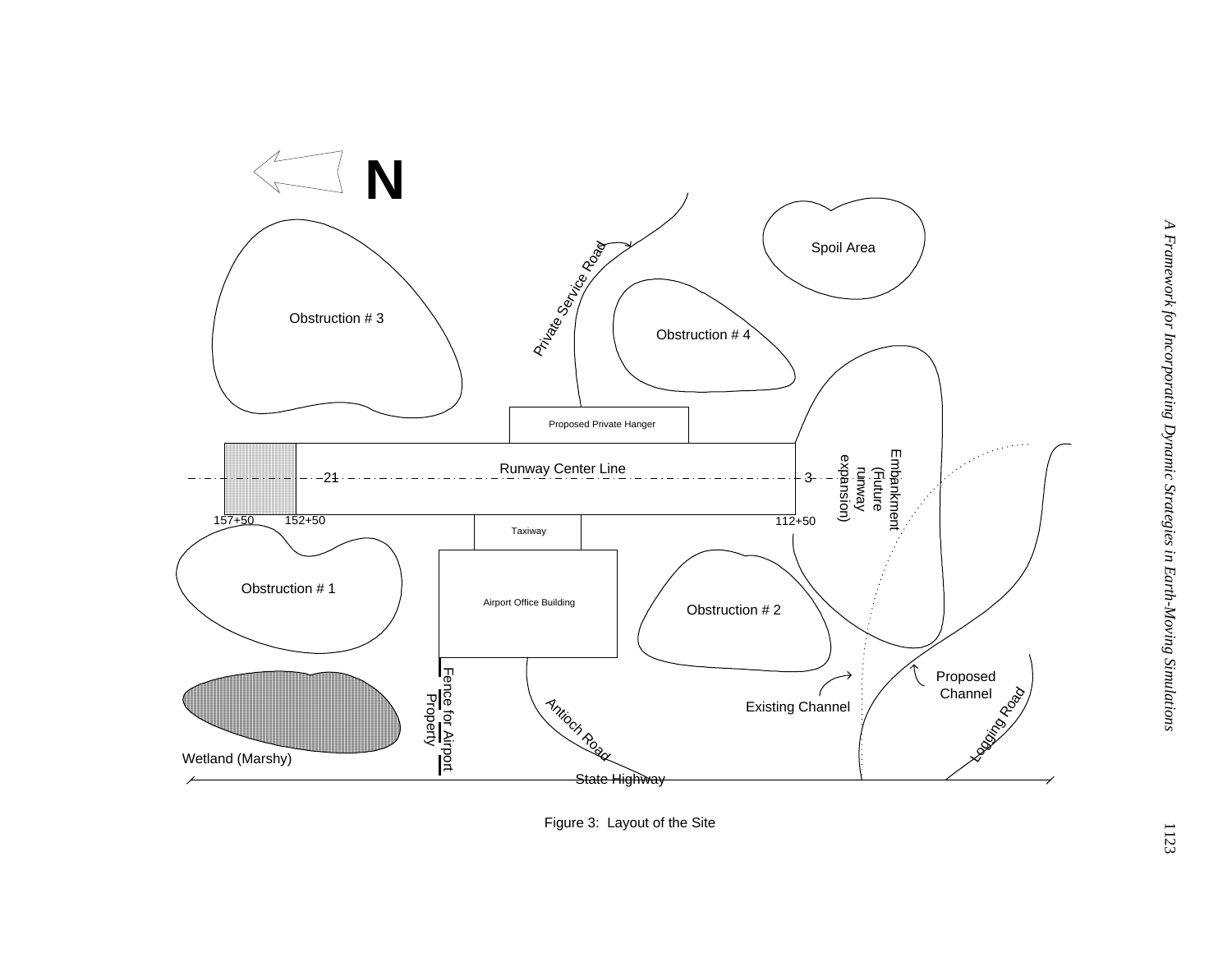

Figure 4 An Example of Dynamic Strategy

#### *Changing resource levels*

One need not link resource allocation to sequencing alone. With the same set of tasks and sequence, different resource levels can be allocated to different tasks based on state variables. In some cases, the planner would be interested in knowing the resourcelevel that should be allocated to the project as a whole. Under such a proactive mode, an unlimited global pool of resources can be defined for the project. When a task is behind schedule and needs to be sped up, the simulation model can allocate resources from the global pool to the task. Consider a task that uses an excavator and trucks. If after a few cycles the state variable describing the average wait of the excavator is larger than a prescribed value, additional trucks can be allocated from the global pool to the task. If, on the other hand, the average wait of the trucks is beyond the acceptable limit, then some trucks can be returned back to the project pool. A plot of the number of resources drawn from the global pool against time will show the resource-required profile for the project. It is then left to the discretion of the planer to use the projected level or to modify it accordingly.

#### *Interruption of activities*

Although this decision is not as common as the ones described above, provisions must be made to interrupt activities. The purpose of interrupting an activity is to use its resources for some other activity with higher priority. Interrupting activities can also be incorporated into the simulation model. A sub-net incorporating time for maintenance and repair may be included into the main network. A branching element (referred to as a dynafork in STROBOSCOPE) can inspect each resource flowing through and decide, based on attributes such as hours worked, the routing of resources. If during simulation, for example, a loader is found to be under maintenance, then the trucks can be transferred to another task that can accommodate them.

#### *Reacting to unforeseen events*

There are many ways in which models can react to unforeseen events. Excavation, being an outdoor activity, is often affected by severe weather. Uncertainty in the nature of the earth can also be an important factor. Assume that a planner decides to use a scraper for an earthmoving operation and that rock is found on site after a number of passes. The model can be built to react to this event by requesting the services of a rock breaker.

The integration of process and project-level simulation and the incorporation of dynamic strategies allow the planner to represent the plan as per the intent. If the advantage of formulating the plan using a linear programming tool is added to this, it becomes a comprehensive methodology for earthwork planning and a true representation of the overall plan.

#### **6.4 Results and Discussion**

The first step involved determining the haul distances for various possible cut-to-fill pairs. Based on the haul distances, the preliminary simulation indicated that a scraper fleet is best suited for all the tasks. The fleet selected for this method consisted of 3 scrapers and 1 dozer. Together they form a scraper-crew. Simulation results also suggested that the production would range from 800 to 950 bcy/hr depending on haul distance. The expected project duration was 144 calendar days (based on the sequence provided by the user) and the expected unit cost of performing the earth-moving operation was \$2.42/bcy. The resource usage was 288 scraper-crew days. Note that the preliminary simulation does not include any strategies or details of the site conditions. By using the traditional approach, the planner would have arrived at the bid price based on this cost and a markup.

The preliminary simulation serves two purposes: it provides a baseline for comparison with the proposed approach; it also provides the first guess for the unit cost coefficients for the linear programming model. On solving the linear programming model, a set of optimal tasks were generated (Table 1).

The sequence adopted for the preliminary simulation is maintained for comparison. The strategy discussed in Figure 4 was implemented: when an activity finished, it would start the next activity with partial resources. The duration of the project decreased from 144 days to 138 days, thus resulting in 276 scraper-crew days. The unit cost was reduced to \$2.32/bcy. The pusher utilization was 84.07% while the scraper utilization was 87.54%. The activity involving clearing obstruction #1 was completed in 28 calendar days thereby complying with the only required milestone on the project.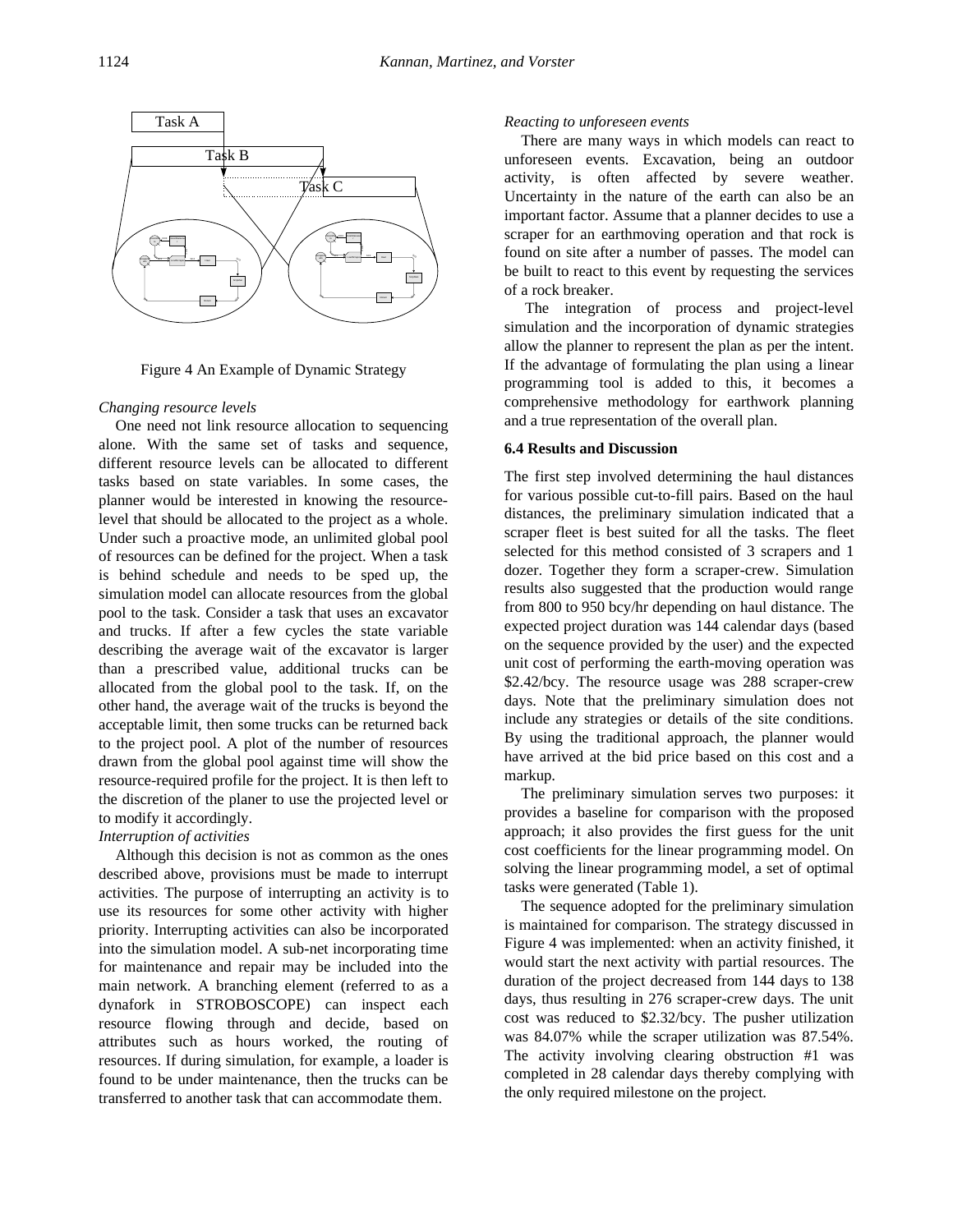#### Table 1: Optimal Tasks

| Activities                           | Quantities |
|--------------------------------------|------------|
| <b>Obstruction 1 RW to Embankmen</b> | 150000     |
| <b>Obstruction 2 to Embankment</b>   | 190000     |
| <b>Obstruction 3 to Embankment</b>   | 650000     |
| <b>Obstruction 4 to Embankment</b>   | 210000     |
| Obstruction 4 to Spoil Area          | 240000     |
| <b>Chanel to Embankment</b>          | 180000     |
| Total                                | 1620000    |

#### **6.5 Analysis**

The reduction in unit cost is the result of implementing the overall strategic plan. With typical analysis methods contractors can still conceive simple strategic plans such as the one used for this discussion, but doing so for operations that are more complex is very difficult if not impossible. Even if contractors could somehow conceive such plans, it would be very difficult to represent or evaluate them. Contractors could not ascertain the usefulness of a strategic plan or quantify its effects.

The methodology presented here thus enables contractors to plan their operations better, to assess risks more effectively, and to be more competitive.

The information provided by incorporating dynamism in simulation allows us to evaluate various strategies. We could go back and modify one or more decisions. This could include changing the tasks, modifying the strategy to transfer resources, or changing the level of resources. By repeating the steps described, the user is able to successively refine and improve the overall plan. Additionally, we could also use the sensitivity analysis feature of the linear program to study how the cost would be affected by a change in parameters. It is common for contractors to realize that the actual quantity of work may increase or decrease from the values given in the proposal. The presence of rock may require the use of a different method and the unit cost of performing the job may result in a different basis for the linear program solution.

# **7 CONCLUSION**

The goal of the methodology described in this paper is to improve earthwork planning and estimating. This is achieved using linear programming and simulation. The key feature is the ability to incorporate dynamic decisions. The product, an efficient and optimized strategic plan, reflects the way the project will be built on site. The paper also presented a discussion on the current techniques and the drawbacks of using CPM networks to accurately represent the intent of the planner. An airport runway extension was used to illustrate the essential concepts of our framework. Future research could involve linking this system with external programs that assist in quantifying the work.

#### **REFERENCES**

- Chan, W. T., Chua, K. H., Kannan, G., (1996), "Construction Resource Scheduling with Genetic Algorithms," *Journal of Construction Engineering and Management,* ASCE, **122**(2), pp125-132.
- Martinez, J. C., (1996), *STROBOSCOPE: State and resource based simulation of construction processes*, Ph.D. Thesis submitted to the University of Michigan.
- Moder, J., Phillips, C., and Davis, E., (1983), *Project Management with CPM, PERT and Precedence Diagramming,* Third edition, Van Nostrand Reinhold, New York.
- Morua Padilla, E., (1986), *Resource strategies for dynamic construction project management*, Ph.D. Thesis submitted to the University of Michigan.
- Odeh, A. M., (1992), *CIPROS: Knowledge-based construction integrated project and process planning simulation system*, Ph.D. Thesis submitted to the University of Michigan.
- Sawhney, A. and AbouRizk, S. M,  $(1994)$ , "AP<sup>3</sup>-Advanced project planning paradigm for construction," *Proceedings of the 1994 Winter Simulation Conference*, Ed. Tew, Mannivanan, Sadowski and Seila, pp1153-1158.

## **AUTHOR BIOGRAPHIES**

**GOVINDAN KANNAN**, is a doctoral student in the Via Department of Civil Engineering at Virginia Tech. He received a Masters in Civil Engineering from the National University of Singapore in 1995 and a Bachelors in Civil Engineering from the Regional Engineering College (Tiruchirapalli, India) in 1991. He worked as a site engineer for a large construction company in India for two years. His interests include construction simulation, optimization, scheduling, and estimating.

**JULIO C. MARTINEZ** is an Assistant Professor in the Via Department of Civil Engineering at Virginia Tech. He received his Ph.D. in Civil Engineering at the University of Michigan in 1996; an MSE in Construction Engineering and Management from the